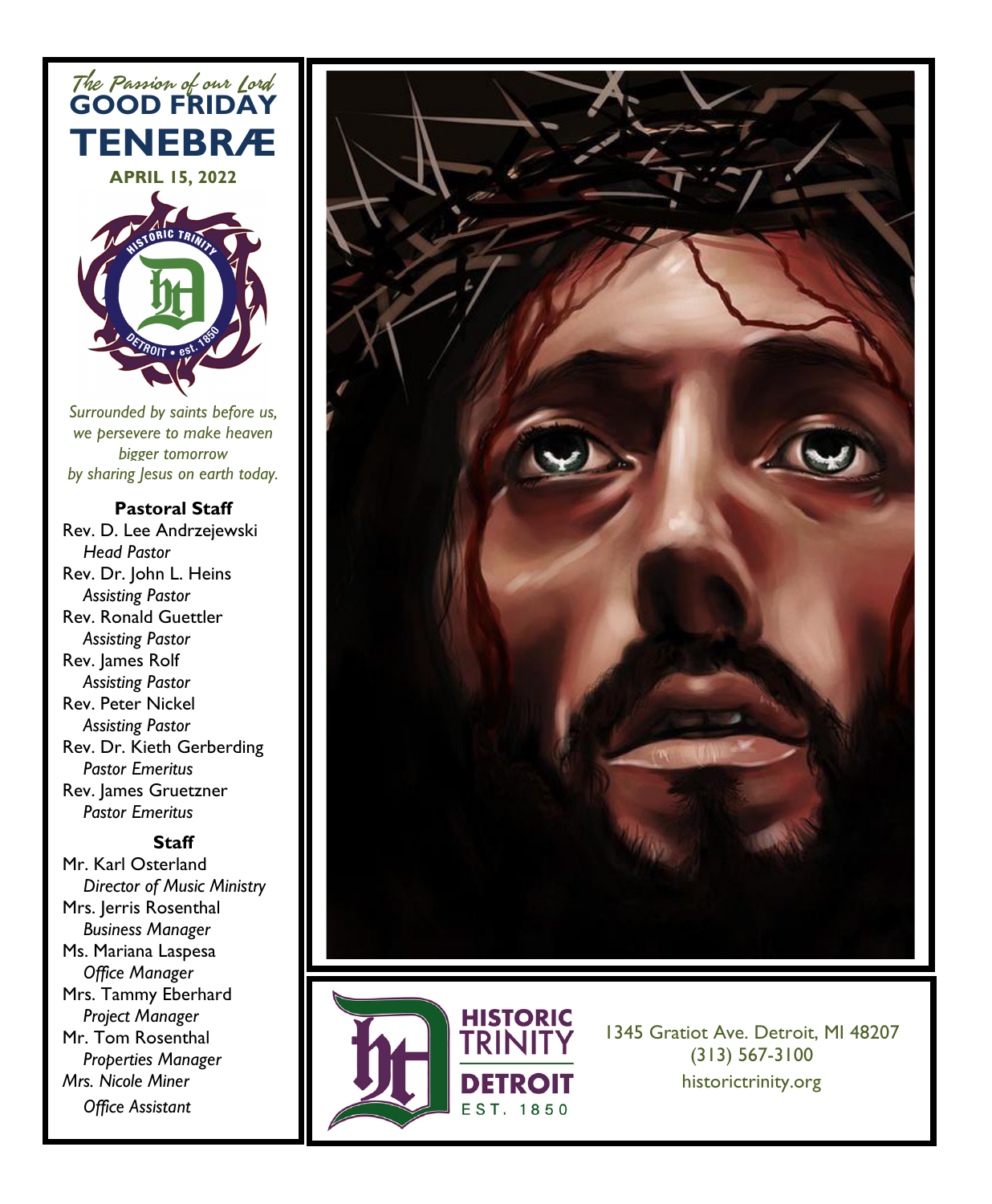

# **AS WE GATHER**

Today, we observe the second great act of the "holy Triduum," the death of our Lord Jesus Christ on Calvary's cross. While the name of the day may come from the phrase



"God's Friday," it is, despite its horror, a good Friday. Virtually since the very beginning of time, man's sin has infected the whole world. Sin separates us from God and one another, sin turns us inward, sin brings upon us the penalty of death. Today, we remember the day that would change the world forever, the moment when—by the Father's deep love—

nothing would ever be the same again. Jesus' death would reverse the curse of Eden, bringing Paradise back to sinners.

*We gather in silence to reflect upon our Lord's Passion.*

### **PROCESSION** *in silence*

# **CALL TO WORSHIP** LSB 440 v. 1

### E **Jesus, I will ponder now On Your holy passion; With Your Spirit me endow For such meditation. Grant that I in love and faith May the image cherish Of Your suff'ring, pain, and death That I may not perish.**

Pastor: Sisters and brothers in Christ, on this most holy and solemn day, the Friday we call good, we are confronted with the serious nature of our sin, which made this day necessary. It is right and proper for us to reflect on and confess our sinfulness. Let us join the woman caught in adultery, the tax collector in the temple, and King David, and say "God, be merciful to me, a sinner."

(*A time of silence is observed to call to mind the specifics of our sin and prepare for confession*.)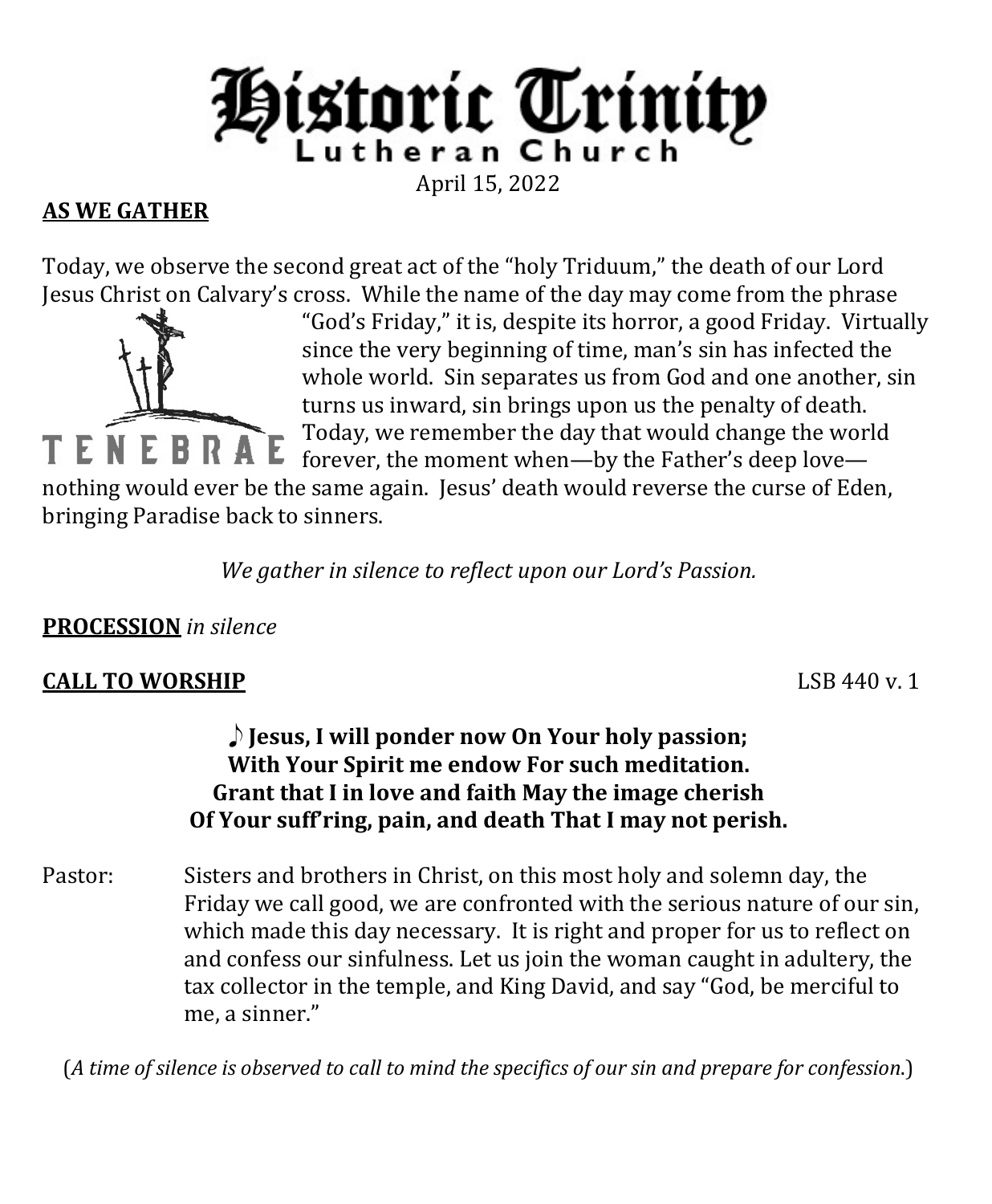#### **A MOMENT OF CONFESSION** *from Isaiah 53*

| Pastor: | Heavenly Father, this day we look upon a hill that held a cross that held |
|---------|---------------------------------------------------------------------------|
|         | Your One and Only Son.                                                    |
| People: | He was despised and rejected by me                                        |
| Pastor: | and as one from whom I hid my face                                        |
| People: | I despised Him, and esteemed him not.                                     |
| Pastor: | Surely he has borne my grief and carried my sorrow;                       |
| People: | yet I esteemed him stricken, smitten by God, and afflicted.               |
| Pastor: | But he was wounded for my transgressions;                                 |
| People: | he was crushed for my iniquities;                                         |
| Pastor: | upon him was the punishment that brought me peace,                        |
| People: | and with his stripes I am healed.                                         |
| Pastor: | All we like sheep have gone astray; I have turned to my own way;          |
| People: | and the LORD has laid on him my iniquity.                                 |
| Pastor: | Yet it was the will of the LORD to crush him because of me.               |
| People: | he has put him to grief because of me.                                    |
| Pastor: | He poured out his soul to death because of me.                            |
| People: | He bore my sin, and makes intercession for me.                            |
|         |                                                                           |

### **CALL TO CONFESSSION LSB 440 v. 5**

E **If my sins give me alarm And my conscience grieve me, Let Your cross my fear disarm; Peace of conscience give me. Help me see forgiveness won By Your holy passion. If for me He slays His Son, God must have compassion!**

Pastor: God is merciful. Even before we were aware of the burden of our sin, God planned our salvation. He sent His only-begotten Son into this world of sin and made Him to be sin for us. It was my sin that He bore to Calvary's cross. It was the penalty for your sin that He endured. And it was because of His sacrifice that we are forgiven. As your called and ordained pastor, and at the command and promise of our Lord Jesus Christ Himself, I forgive you all your sins in the name of the Father and of the  $\ast$  Son and of the Holy Spirit.<br>**Amen.** 

**People:**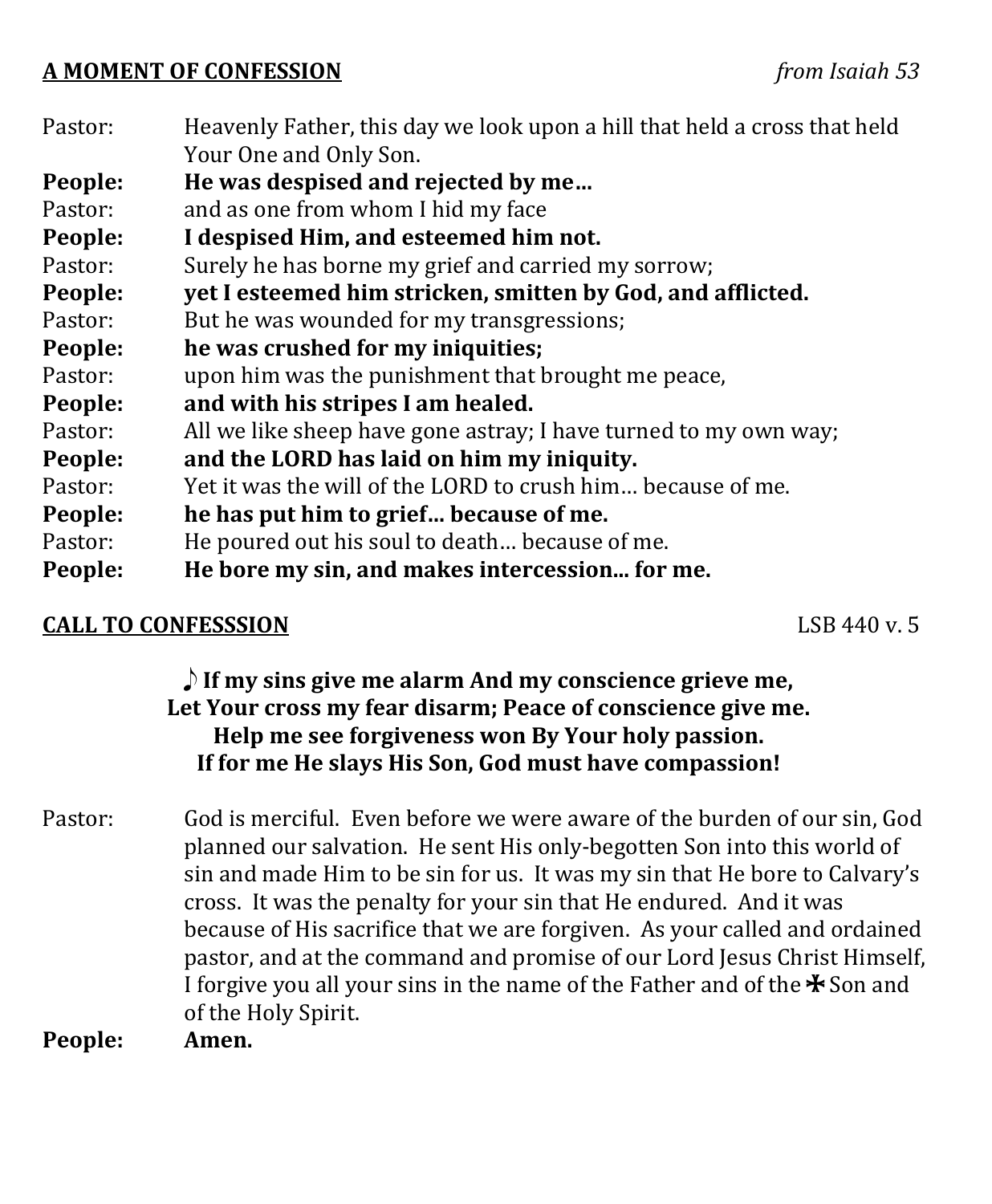### **OPENING PRAYER**

Pastor: Dear Man of Sorrows, Who, with the weight of your body pulling against those nails and the weight of the world's sin pulling against your soul, You thought more of the sorrows of others than your own. You, Lord, Who was stripped of everything, yet still found so much to give; To your executioners, forgiveness; To a thief, Paradise; To your mother, a son. Even the tortures of a cruel Roman cross couldn't distract you from giving and forgiving. In spite of your suffering, still you cared, still you gave, still you put the needs of others before Your own. Grant us the grace, O Jesus, to see at the cross such a picture of love that we would never forget the depth of your love. Help us never to forget, Lord, that this is where we need to be- near the cross, beholding our Savior. For this is the fountain where love is most pure. This is where we are cleansed, not only from our sin but from our shallowness. This is where we are closest to You. For this is where love is. And this is where we need to be…

### **VERSE** LSB 440 v. 6 E **Graciously my faith renew; Help me bear my crosses, Learning humbleness from You, Peace mid pain and losses. May I give You love for love! Hear me, O my Savior, That I may in heav'n above Sing Your praise forever.**

**EPISTLE** Hebrews 4:14-16, 5:7-9

(*Jesus the great high priest*)

 14Since then we have a great high priest who has passed through the heavens, Jesus, the Son of God, let us hold fast our confession. <sup>15</sup>For we do not have a high priest who is unable to sympathize with our weaknesses, but one who in every respect has been tempted as we are, yet without sin. 16 Let us then with confidence draw near to the throne of grace, that we may receive mercy and find grace to help in time of need…

 7In the days of his flesh, Jesus offered up prayers and supplications, with loud cries and tears, to him who was able to save him from death, and he was heard because of his reverence. 8Although he was a son, he learned obedience through what he suffered. 9And being made perfect, he became the source of eternal salvation to all who obey him.

Pastor: This is the Word of the Lord.<br>**People: Thanks be to God. Thanks be to God.**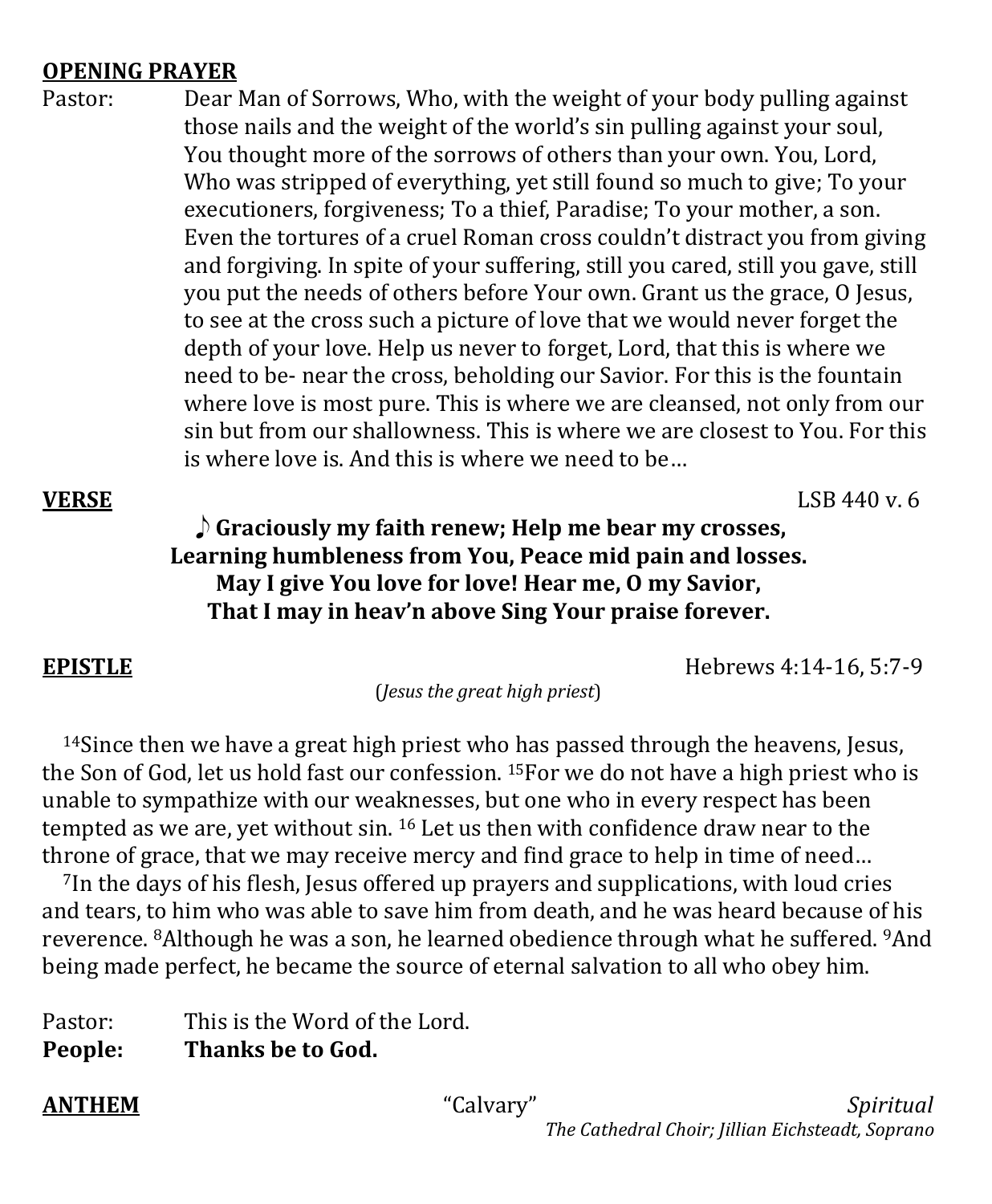### **HEART TO HEART**

Pastor: Your heart is broken, the perfect heart that did not know hatred, revenge, resentment, or envy but only love, love so deep and so wide that it embraces your Father in heaven as well as all humanity in time and space. Your broken heart is the source of our salvation, the foundation of our hope, and the cause of our love. It is the most sacred place where all that was, is and ever shall be is held together. There all suffering has been suffered, all anguish lived, all loneliness endured, all abandonment felt and all agony cried out. All the tears of the human race have been cried there, all pain understood and all despair touched. Together with all people of all times, we look up to you whom they have pierced, and we come to see the depth of the love of our Father who gave You up for us all.<br>Amen. **People:** 

**HYMN** LSB 453 v. 1

### E **Upon the cross extended See, world, your Lord suspended. Your Savior yields His breath. The Prince of Life from heaven Himself has freely given To shame and blows and bitter death.**

### **EXERVICE OF DARKNESS – THE OFFICE OF TENEBRA**  $\ddot{*}$

#### **THE PROPHESIES FULFILLED** *The Betrayal*

- Prophesy: "Even my close friend in whom I trusted, who ate my bread, has lifted his heel against me." *(Psalm 41:9)*
- **Fulfillment: Jesus answered, "He who has dipped his hand in the dish with me will betray me.** *(Matthew 26:23)*
- Prophesy: Then I said to them, "If it seems good to you, give me my wages; but if not, keep them." And they weighed out as my wages thirty pieces of silver. *(Zechariah 11:12)*
- **Fulfillment: Judas Iscariot, went to the chief priests and said, "What will you give me if I deliver him over to you?" And they paid him thirty pieces of silver.** *(Matthew26:14-15)*

**THE FIRST WORD** Luke 23:32-38 Two others, who were criminals, were led away to be put to death with Him. And when they came to the place that is called The Skull, there they crucified Him, and the criminals, one on His right and one on His left. And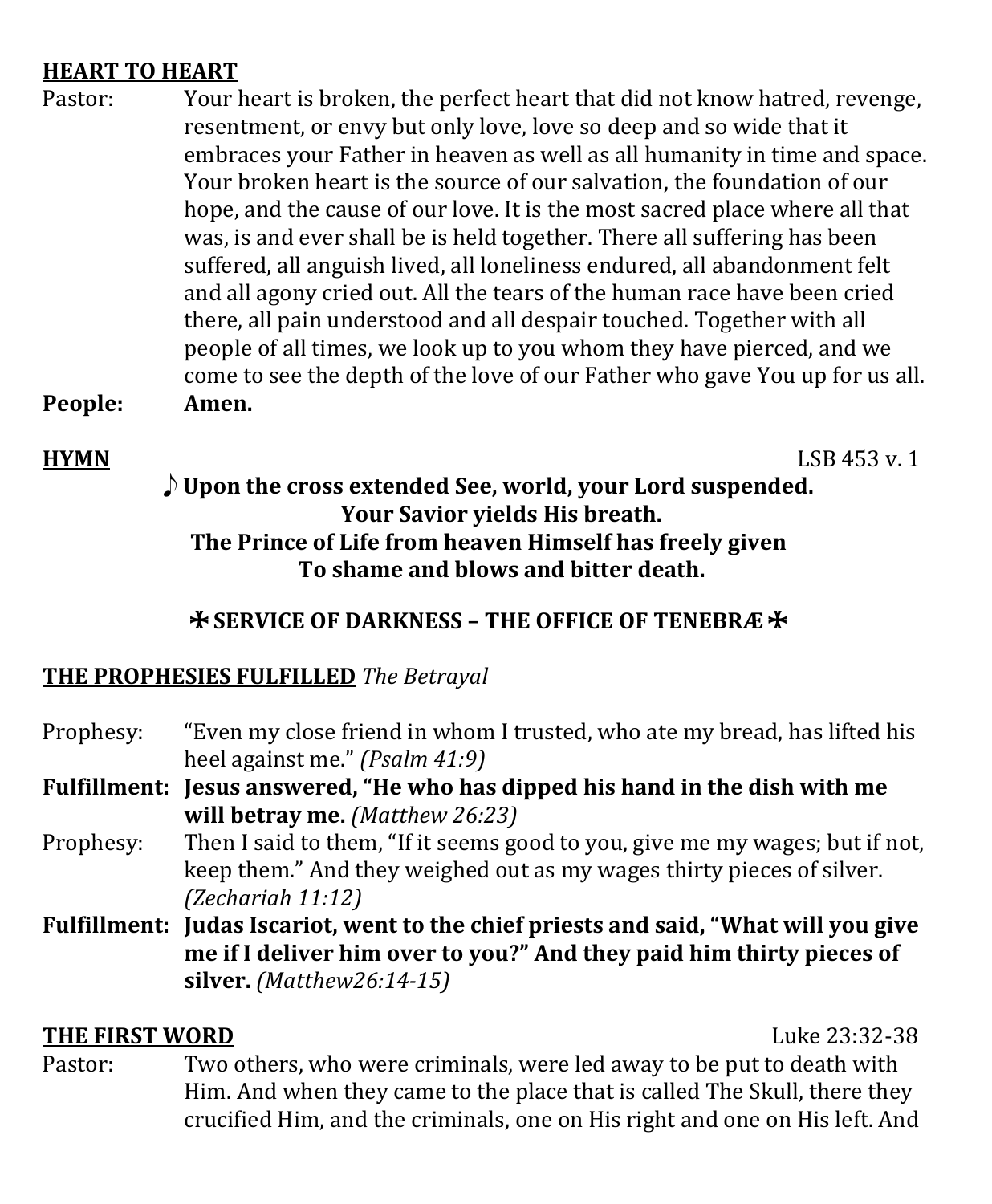Jesus said, "Father, forgive them, for they know not what they do." And they cast lots to divide His garments. And the people stood by, watching, but the rulers scoffed at Him, saying, "He saved others; let Him save Himself, if He is the Christ of God, His Chosen One!" The soldiers also mocked Him, coming up and offering Him sour wine and saying, "If You are the King of the Jews, save Yourself!" There was also an inscription over Him, "This is the King of the Jews."

# **HEART TO HEART**

| Pastor:                   | Father, we are brought to tears as we stand at the foot of the cross.                                                                                                                                                             |
|---------------------------|-----------------------------------------------------------------------------------------------------------------------------------------------------------------------------------------------------------------------------------|
| People:                   | It difficult to comprehend how much Your love did for us.                                                                                                                                                                         |
| Pastor:                   | Lord Jesus, we stand in awe of Your forgiving those who nailed You to the                                                                                                                                                         |
|                           | cross.                                                                                                                                                                                                                            |
| People:                   | Help us to learn to forgive those who hurt us in the same way.                                                                                                                                                                    |
| Pastor:                   | Open our eyes,                                                                                                                                                                                                                    |
| $\mathbf{r}$ $\mathbf{r}$ | $\mathbf{u}$ , the contract of the contract of the contract of the contract of the contract of the contract of the contract of the contract of the contract of the contract of the contract of the contract of the contract of th |

**People: that we may see Your love more clearly in the death of Your Son.**

**HYMN** LSB 451 v. 2 E **Tell me, ye who hear Him groaning, Was there ever grief like His? Friends through fear His cause disowning, Foes insulting His distress; Many hands were raised to wound Him, None would intervene to save; But the deepest stroke that pierced Him Was the stroke that justice gave.**

# *THE FIRST CANDLE IS EXTINGUISHED*

# **THE PROPHESIES FULFILLED** *The Betrayal Continues*

- Prophesy: Then the LORD said to me, "Throw it to the potter"— the lordly price at which I was priced by them. So I took the thirty pieces of silver and threw them into the house of the LORD, to the potter. *(Zechariah 11:13)*
- **Fulfillment: And throwing down the pieces of silver into the temple… they took counsel and bought with them the potter's field as a burial place for strangers.** *(Matthew 27:5-7)*
- Prophesy: "Awake, O sword, against my shepherd, against the man who stands next to me," declares the LORD of hosts. "Strike the shepherd, and the sheep will be scattered." *(Zechariah 13:7)*
- **Fulfillment: And they all left him and fled.** *(Mark 14:50)*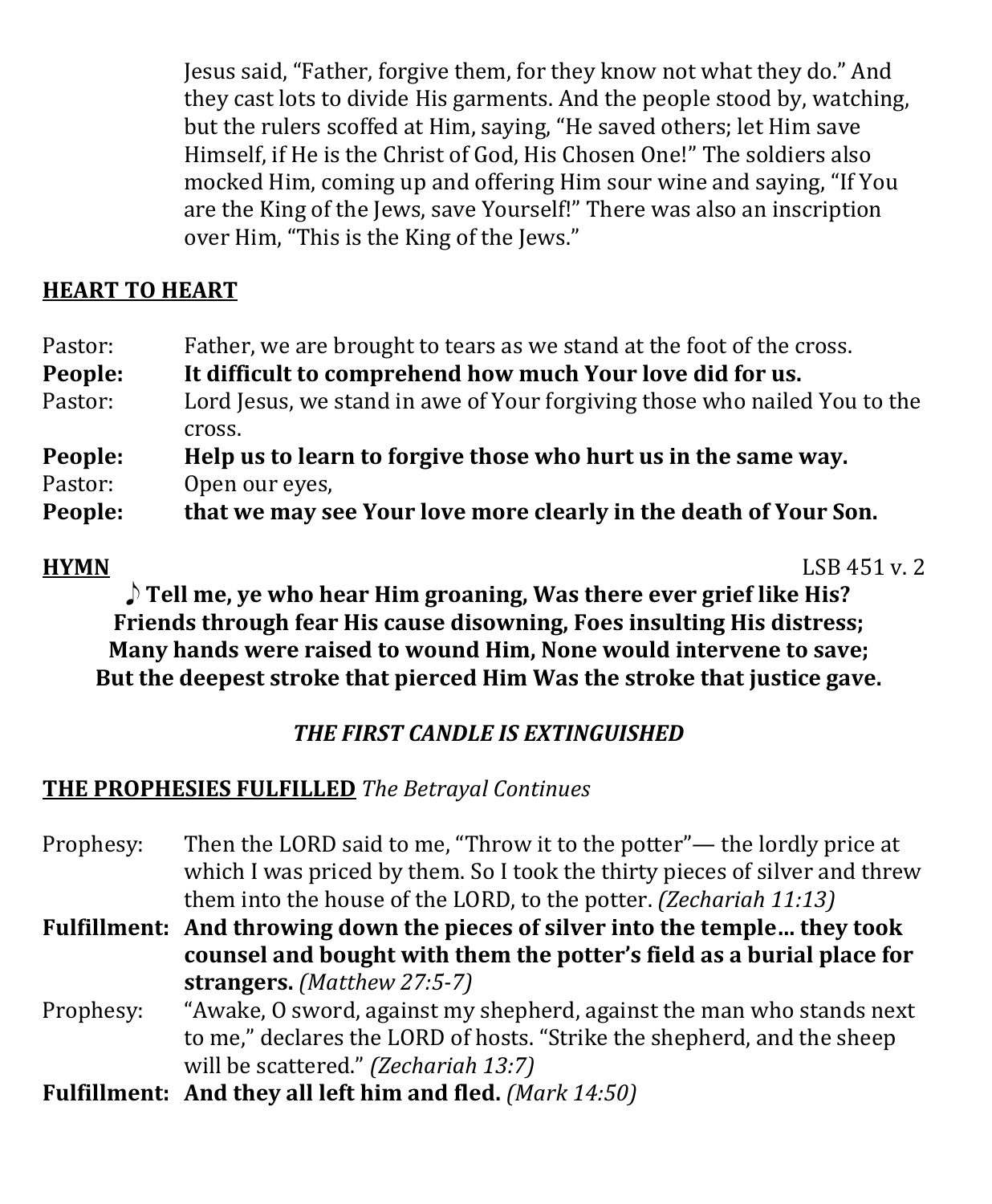#### **THE SECOND WORD Luke 23:39-43**

Pastor: One of the criminals who were hanged railed at Him, saying, "Are You not the Christ? Save Yourself and us!" But the other rebuked him, saying, "Do you not fear God, since you are under the same sentence of condemnation? And we indeed justly, for we are receiving the due reward of our deeds; but this man has done nothing wrong." And he said, "Jesus, remember me when You come into Your kingdom." And He said to him, "Truly, I say to you, today you will be with Me in Paradise."

### **HEART TO HEART**

Pastor: Lord Jesus, open our eyes,<br>**People: hat we. too. may glimps People: that we, too, may glimpse the goodness of this day, even in the midst of uncertainty and sadness.** Pastor: Guide and direct us<br>**People: into Your paradise People: into Your paradise which awaits us, and reveal Your perfect peace to us.** Pastor: Heavenly Father, grant us<br>**People: a richer awareness of th People: a richer awareness of the hope that You provide in Your Son Jesus.** Pastor: Help us to cling every day to the life You have given to us,<br>**People:** and by Your Holy Spirit, help us to glorify You in all the **People: and by Your Holy Spirit, help us to glorify You in all that we do.**

**HYMN** LSB 449 v. 1 E **O sacred Head, now wounded, With grief and shame weighed down, Now scornfully surrounded With thorns, Thine only crown. O sacred Head, what glory, What bliss, till now was Thine! Yet, though despised and gory, I joy to call Thee mine.**

*© 1941 Concordia Publishing House. Used by permission: LSB Hymn License .NET, no. 100012291.*

### *THE SECOND CANDLE IS EXTINGUISHED*

# **THE PROPHESIES FULFILLED** *The Trial*

- "Ruthless witnesses come forward; they question me on things I know nothing about." *(Psalm 35:11)*
- **Fulfillment: Now the chief priests and the whole Council were seeking false testimony against Jesus that they might put him to death, but they found none, though many false witnesses came forward.** *(Matthew 26:59)*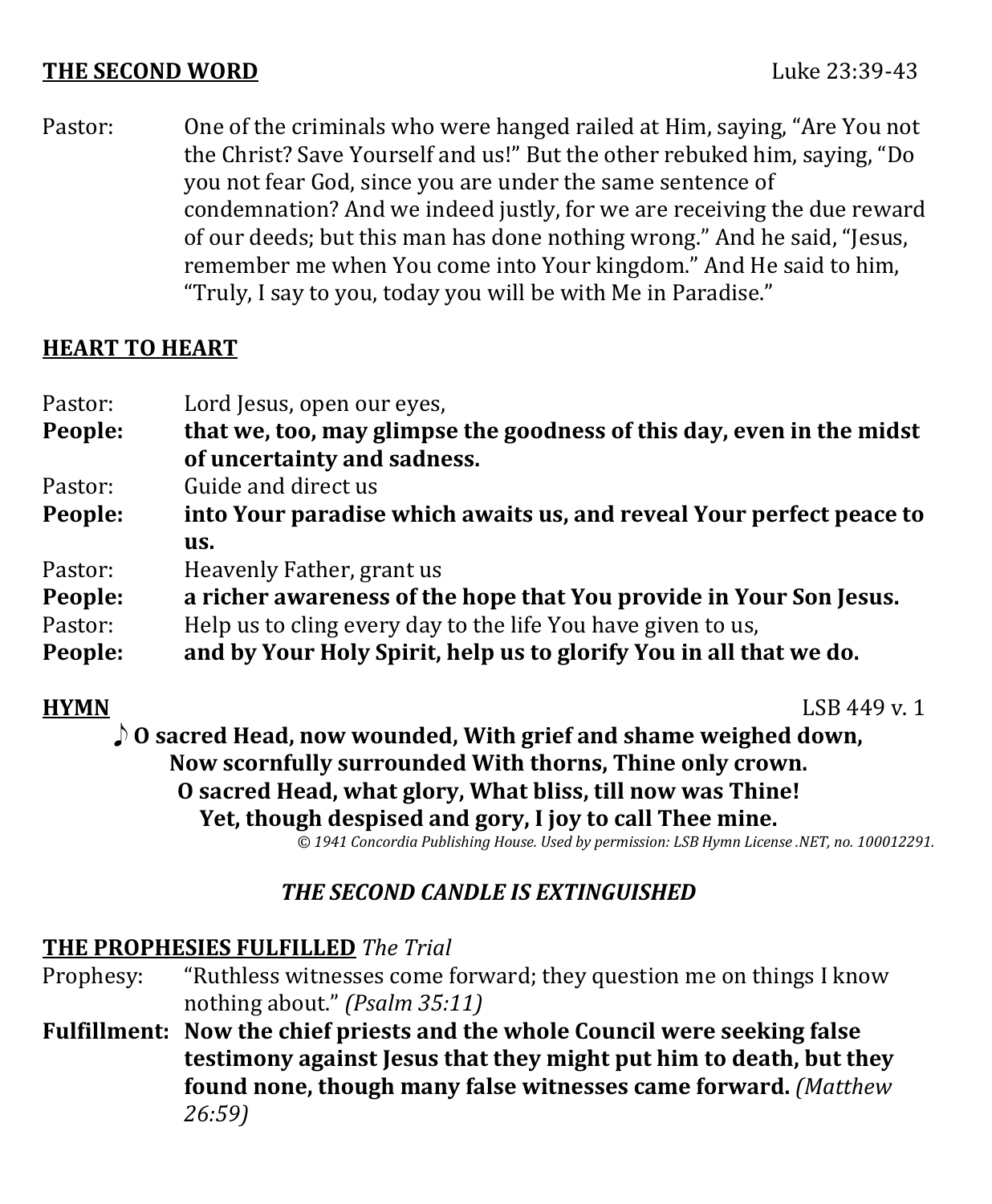- Prophesy: "He was oppressed and afflicted, yet he did not open his mouth; he was led like a lamb to the slaughter, and as a sheep before her shearers is silent, so he did not open his mouth." *(Isaiah 53:7)*
- **Fulfillment: But when he was accused by the chief priests and elders, he gave no answer. Then Pilate said to him, "Do you not hear how many things they testify against you?" But he gave him no answer, not even to a single charge.** *(Matthew 27:12-14)*

### **THE THIRD WORD John 19:25-27**

Pastor: Standing by the cross of Jesus were His mother and His mother's sister, Mary the wife of Clopas, and Mary Magdalene. When Jesus saw His mother and the disciple whom He loved standing nearby, He said to His mother, "Woman, behold, your son!" Then He said to the disciple, "Behold, your mother!" And from that hour the disciple took her to his own home.

# **HEART TO HEART**

| Pastor: | Lord God, may we learn from our Lord's example to love others as You |
|---------|----------------------------------------------------------------------|
|         | have loved us;                                                       |
| People: | while seeing the worst we find in others and in ourselves, yet       |
|         | rejoicing in the forgiveness and acceptance we have received from    |
|         | You and share with others.                                           |
| Pastor: | Encourage us to strive by the power of the Holy Spirit               |
| People: | toward greater unity in our own families and toward unity in the     |
|         | family of believers in Christ Jesus.                                 |

**HYMN** LSB 453 v. 2 E **Come, see these things and ponder, Your soul will fill with wonder As blood streams from each pore.**

**Through grief beyond all knowing From His great heart came flowing Sighs welling from its deepest core.**

# *THE THIRD CANDLE IS EXTINGUISHED*

### **THE PROPHESIES FULFILLED** *The Mocking*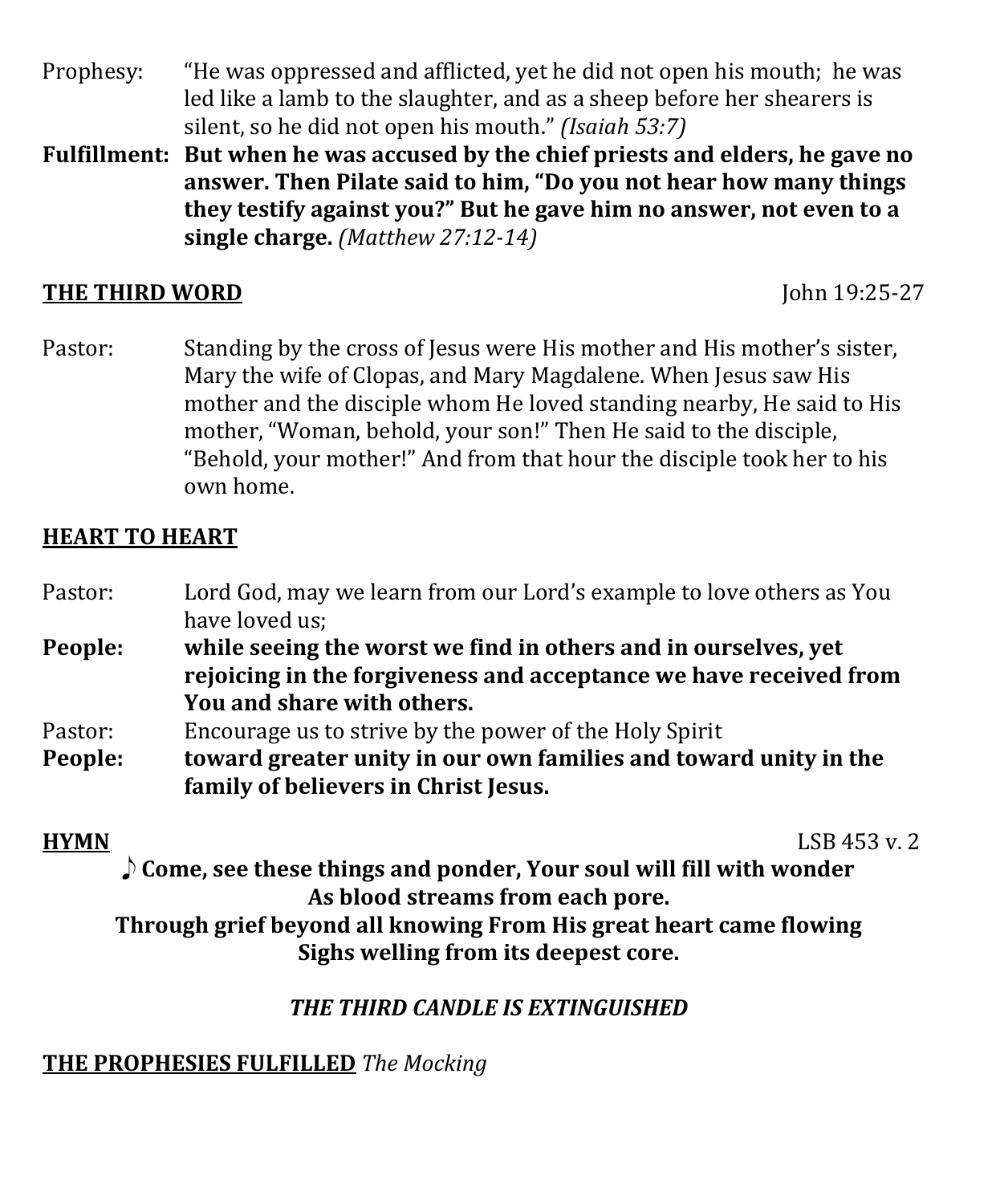Prophesy: "I gave my back to those who strike, and my cheeks to those who pull out the beard; I hid not my face from disgrace and spitting." *(Isaiah 50:6)*

- **Fulfillment: Then they spit in his face and struck him. And some slapped him, saying, "Prophesy to us, you Christ! Who is it that struck you?"** *(Matthew 26:67-68)*
- Prophesy: "All who see me mock me; they make mouths at me; they wag their heads; 'He trusts in the LORD; let him deliver him; let him rescue him, for he delights in him'!" *(Psalm 22:7-8)*
- **Fulfillment: And when they had mocked him, they stripped him of the robe and put his own clothes on him and led him away to crucify him… (saying) "He trusts in God. Let God rescue him."** *(Matthew 27:31,43)*

Matthew 27:45-46<br>Pastor: Now from the sixth hour there was darkness over all the land until the Now from the sixth hour there was darkness over all the land until the ninth hour. And about the ninth hour Jesus cried out with a loud voice, saying, "Eli, Eli, lema sabachthani?" that is, "My God, My God, why have You forsaken Me?"

# **HEART TO HEART**

| Pastor: | Lord, we would never forsake You,                                |
|---------|------------------------------------------------------------------|
| People: | but in our busyness, we sometimes forget You.                    |
| Pastor: | Lord, we would never condemn You, shouting "crucify!"            |
| People: | although we have allowed evil to be done in Your name.           |
| Pastor: | Lord, we would never deny You, saying, "I do not know the man!"  |
| People: | but we have avoided opportunities to witness to Your love and to |
|         | share the good news of salvation in Your name.                   |
| Pastor: | Lord, we would never shut You out of our lives,                  |
| People: | yet we confess that our own selfishness hides Your presence and  |
|         | love from us. Forgive us, O Lord.                                |

# **SOLEMN REPROACHES** (*based on Micah 6 and Isaiah 5*)

- When the prophet Micah wrote, the people had forgotten the Lord. It was time for God to declare His case against them. When Christ was on the cross, it was again such a time.
- Cantor: O my people, O my church, what have I done to you? How have I offended you? Answer me. I led you out of slavery into freedom, and delivered you through the waters of rebirth, but you have prepared a cross for your Savior.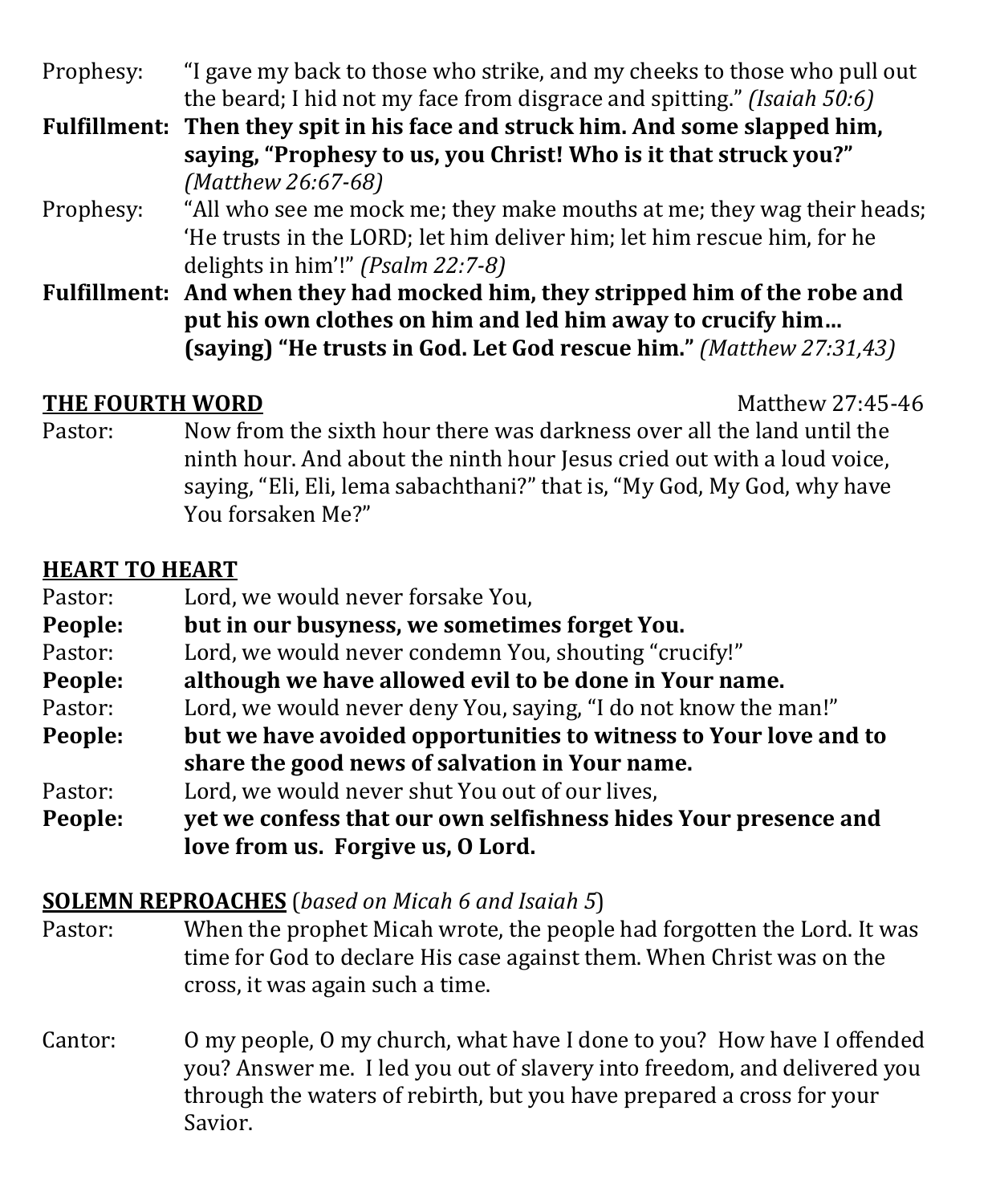





- Cantor: O my people, O my church, what more could I have done for you? Answer me. I opened the waters to lead you to the promised land, but you opened my side with a spear; I washed your feet as a sign of my love, but you have prepared a cross for your Savior.
- **People:**



Cantor: O my people, O my church, what more could I have done for you? Answer me. I lifted you up to the heights, but you lifted me high on a cross; I raised you from death and prepared for you the tree of life, but you have prepared a cross for your Savior.



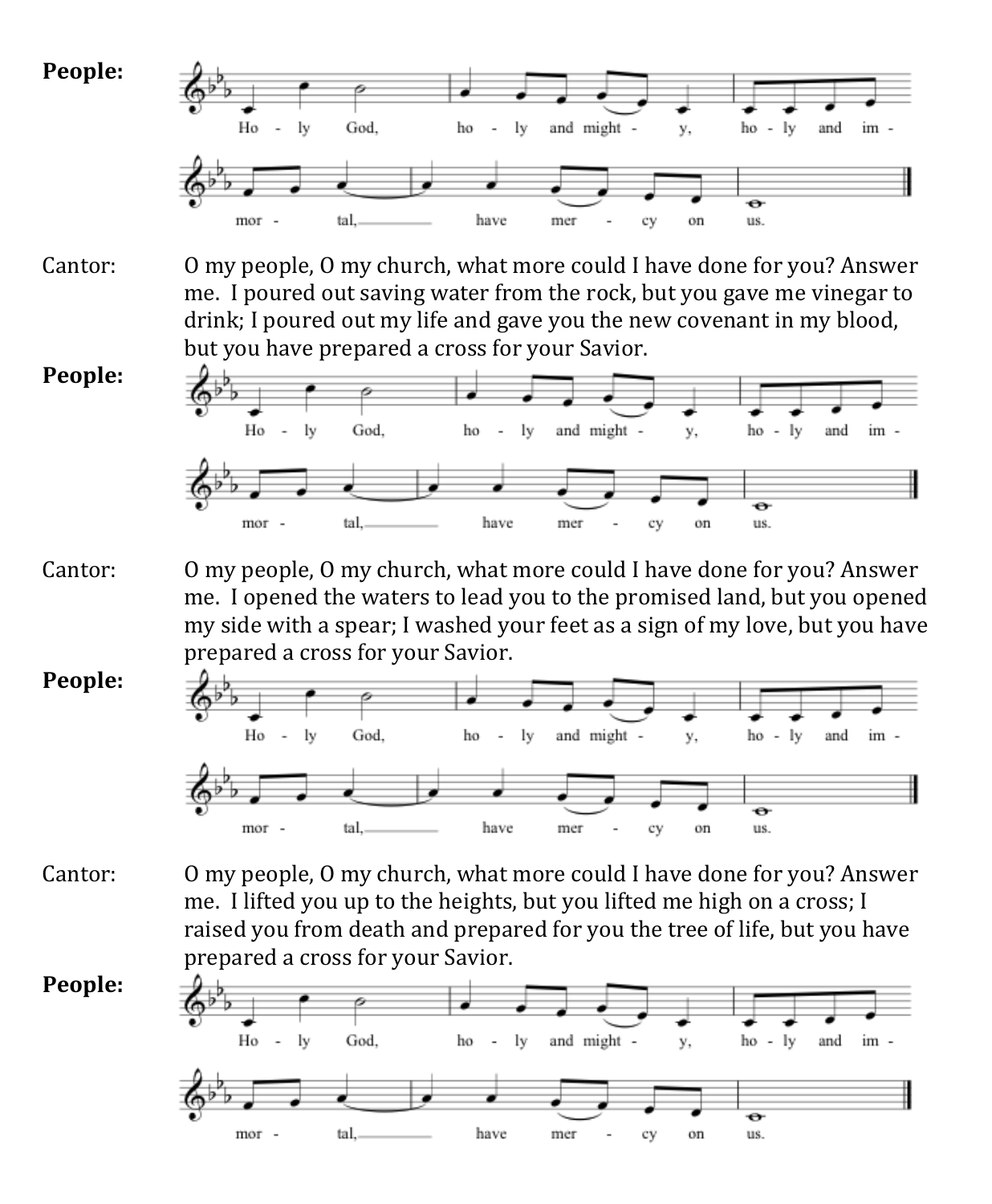Cantor: O my people, O my church, what more could I have done for you? Answer me. I came to you in the least of your brothers and sisters, but I was hungry and you gave me no food, thirsty and you gave me no drink, a stranger and you did not welcome me, naked and you did not clothe me, sick and in prison and you did not visit me, and you have prepared a cross for your Savior.



*THE FOURTH CANDLE IS EXTINGUISHED*

# **THE PROPHESIES FULFILLED** *The Crucifixion*

Prophesy: "For dogs encompass me; a company of evildoers encircles me; they have pierced my hands and feet." *(Psalm 22:16)*

**Fulfillment: And when they came to the place that is called The Skull, there they crucified him.** *(Luke 23:33)*

- Prophesy: "Therefore I will divide him a portion with the many, and he shall divide the spoil with the strong, because he poured out his soul to death and was numbered with the transgressors." *(Isaiah 53:12)*
- **Fulfillment: Then two robbers were crucified with him, one on the right and one on the left.** *(Matthew 27:38)*

John 19:28-29<br>Pastor: After this, Jesus, knowing that all was now finished, said (to fulfill the After this, Jesus, knowing that all was now finished, said (to fulfill the Scripture), "I thirst." A jar full of sour wine stood there, so they put a sponge full of the sour wine on a hyssop branch and held it to His mouth.

# **HEART TO HEART**

Pastor: Lord Jesus, sometimes we forget that the pain and anguish You suffered was human pain and anguish.

- **People: We often feel sorry for ourselves, without realizing what You suffered on our behalf.**
- Pastor: Having given Your life on our behalf,<br> **People:** help us to be bold in proclaiming Y
- **People: help us to be bold in proclaiming Your name, despite the cost to us.**
- Pastor: By Your suffering and death on our behalf,
- **People: grant us the gift of life, life that is lived for Your glory.**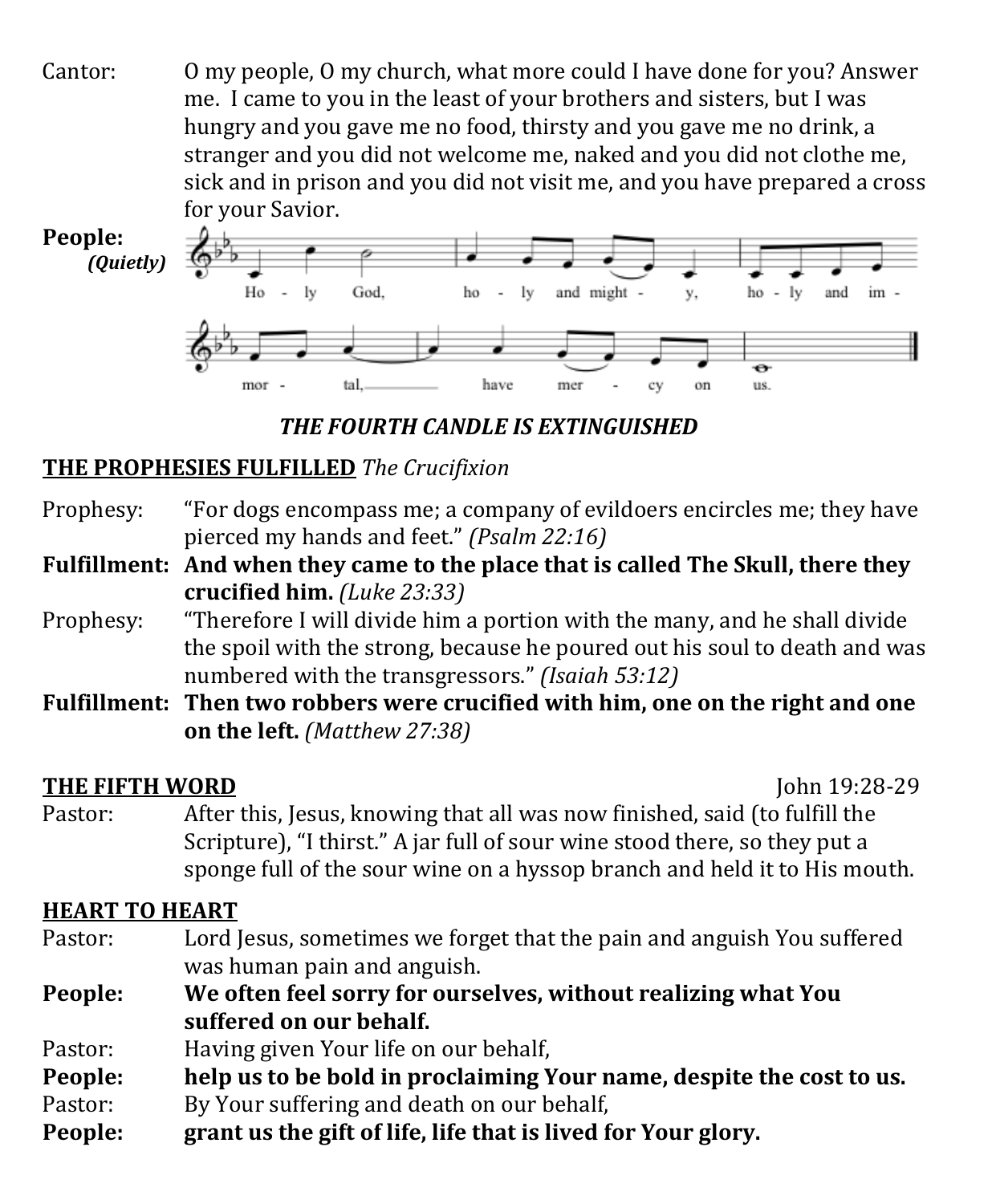### **HYMN** LSB 449 v. 3 E **What language shall I borrow To thank Thee, dearest Friend, For this Thy dying sorrow, Thy pity without end? O make me Thine forever! And should I fainting be, Lord, let me never, never, Outlive my love for Thee.**

*© 1941 Concordia Publishing House. Used by permission: LSB Hymn License .NET, no. 100014032.*

#### *THE FIFTH CANDLE IS EXTINGUISHED*

#### **THE PROPHESIES FULFILLED** *The Crucifixion Continues*

- Prophesy: "My friends and companions stand aloof from my plague, and my nearest kin stand far off." *(Psalm 38:11)*
- **Fulfillment: And all his acquaintances and the women who had followed him from Galilee stood at a distance watching these things.** *(Luke 23:49)*
- Prophesy: "They divide my garments among them, and for my clothing they cast lots." *(Psalm 22:18)*
- **Fulfillment: When the soldiers had crucified Jesus, they took his garments and divided them into four parts, one part for each soldier; also his tunic. But the tunic was seamless, woven in one piece from top to bottom, so they said to one another, "Let us not tear it, but cast lots for it to see whose it shall be."** *(John 19:23-24)*

Luke 23:44-46<br>Pastor: It was now about the sixth hour, and there was darkness over the whole It was now about the sixth hour, and there was darkness over the whole land until the ninth hour, while the sun's light failed. And the curtain of the temple was torn in two. Then Jesus, calling out with a loud voice, said, "Father, into Your hands I commit My spirit!" And having said this He breathed His last.

### **HEART TO HEART**

- Pastor: Open our eyes, Lord;<br>**People: the shadow of Your**
- **People: the shadow of Your Son's cross encompasses all our world.**
- Pastor: Teach our hearts, Lord,<br>**People:** that when our last hou
- **People: that when our last hour comes, we may confidently commit ourselves into Your loving arms.**

Pastor: Lead us, Lord,<br>**People: that we may f** 

**People: that we may follow You through the valley of the shadow of death into the place prepared for us at Your throne in Paradise.**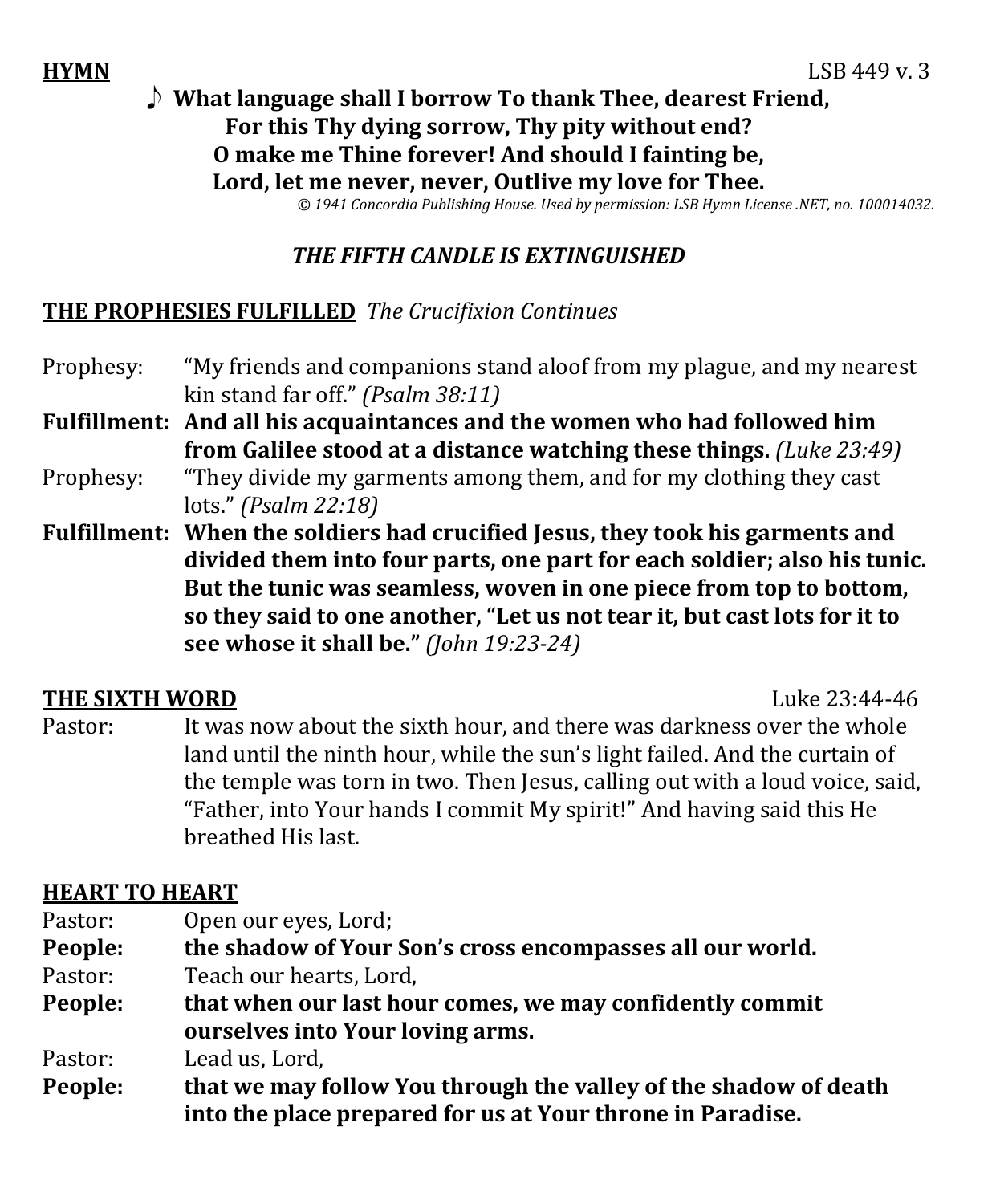

### *THE SIXTH CANDLE IS EXTINGUISHED*

### **THE PROPHESIES FULFILLED** *The Death*

Prophesy: "He keeps all his bones; not one of them is broken." *(Psalm 24:20)* **Fulfillment: But when they came to Jesus and saw that he was already dead, they did not break his legs.** *(John 19:33)*

- Prophesy: "And on that day," declares the Lord GOD, "I will make the sun go down at noon and darken the earth in broad daylight." *(Amos 8:9)*
- **Fulfillment: Now from the sixth hour there was darkness over all the land until the ninth hour.** *(Matthew 27:45)*

Prophesy: "And they made his grave with the wicked and with a rich man in his death." *(Isaiah 53:9)*

**Fulfillment: When it was evening, there came a rich man from Arimathea, named Joseph, who also was a disciple of Jesus. He went to Pilate and asked for the body of Jesus. Then Pilate ordered it to be given to him. And Joseph took the body and wrapped it in a clean linen shroud and laid it in his own new tomb, which he had cut in the rock. And he rolled a great stone to the entrance of the tomb and went away.** *(Mt 27:57-60)*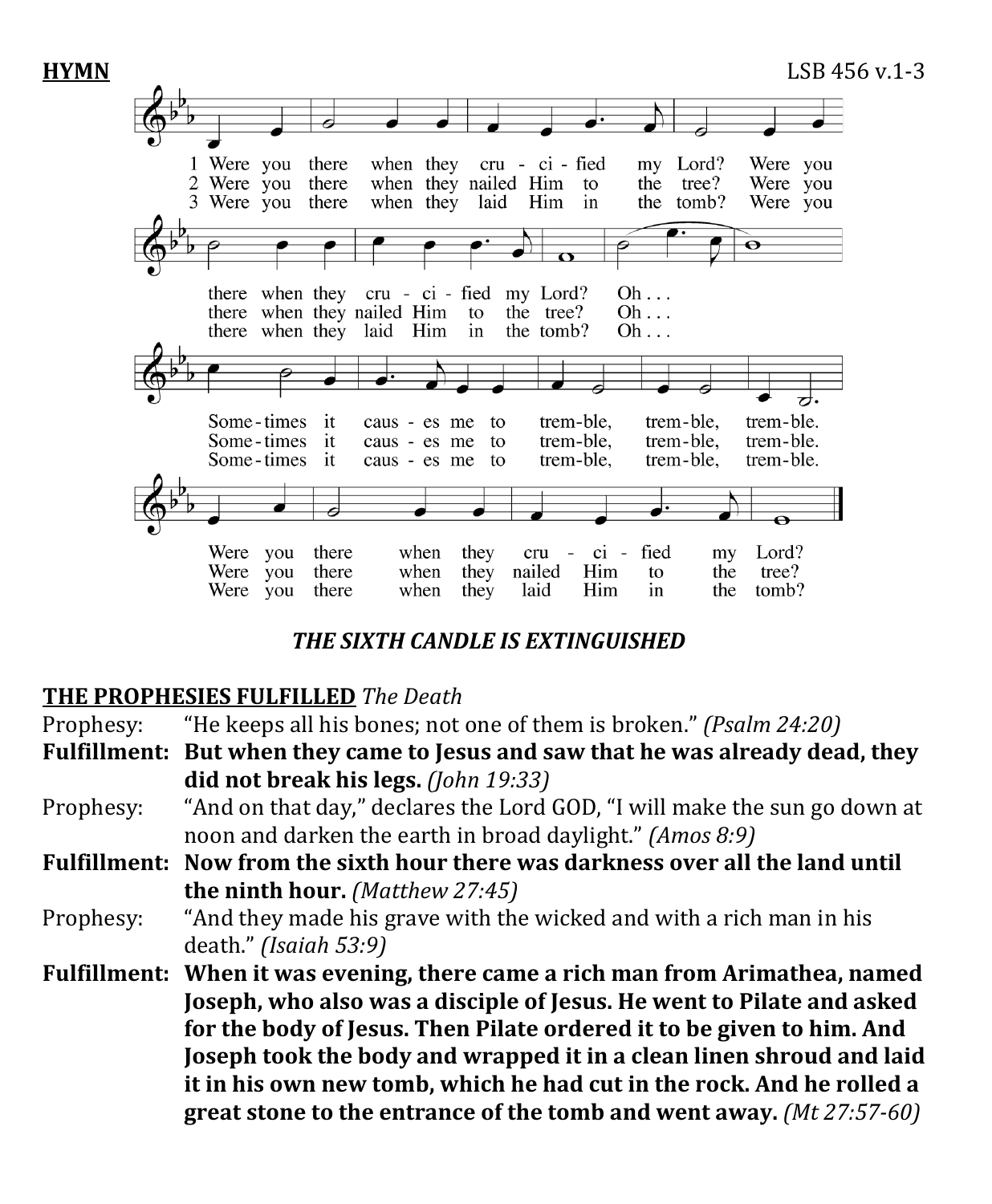John 19:30<br>Pastor: When Jesus had received the sour wine. He said. "It is finished." and He When Jesus had received the sour wine, He said, "It is finished," and He bowed His head and gave up His spirit. *(Silence…)*

#### **HEART TO HEART**

- Pastor: Lord Jesus, in Your death we have life.<br>**People: We give You thanks that You finishe**
- **People: We give You thanks that You finished the course set by the Father, that leads to our salvation.**
- Pastor: By Your holy death,<br> **People:** strengthen us to re
- **People: strengthen us to remain faithful unto death, that we may receive the crown of life You have earned for us.**
- Pastor: Lead and guide us, O Lord, beyond the darkness of sin into the light of Your grace,
- **People: that we need not wander in the darkness forever, but may see Your glorious light.**

**HYMN** LSB 436 v. 3 E **Calv'ry's mournful mountain climb; There, adoring at His feet, Mark that miracle of time, God's own sacrifice complete. "It is finished!" hear Him cry; Learn from Jesus Christ to die.**

### *THE SEVENTH CANDLE IS EXTINGUISHED*

*During the darkness, the congregation is invited to meditate silently on Christ's suffering and death.* 

# **THE LIGHT OF CHRIST IS REMOVED**

**CHORAL RESPONSE "**God So Loved the World" *John Stainer*

 $The Cathedral Choi$ 

**STREPITUS** (*A loud noise symbolizing the closing of Christ's tomb*.)

### **LORD'S PRAYER**

(*Spoken softly by all.*)

**Our Father who art in heaven, hallowed be Thy name,**

**Thy kingdom come, Thy will be done on earth as it is in heaven.**

**Give us this day our daily bread; and forgive us our trespasses as we forgive those who trespass against us; and lead us not into temptation, but deliver us from evil. For Thine is the kingdom and the power and the glory forever and ever. Amen.**